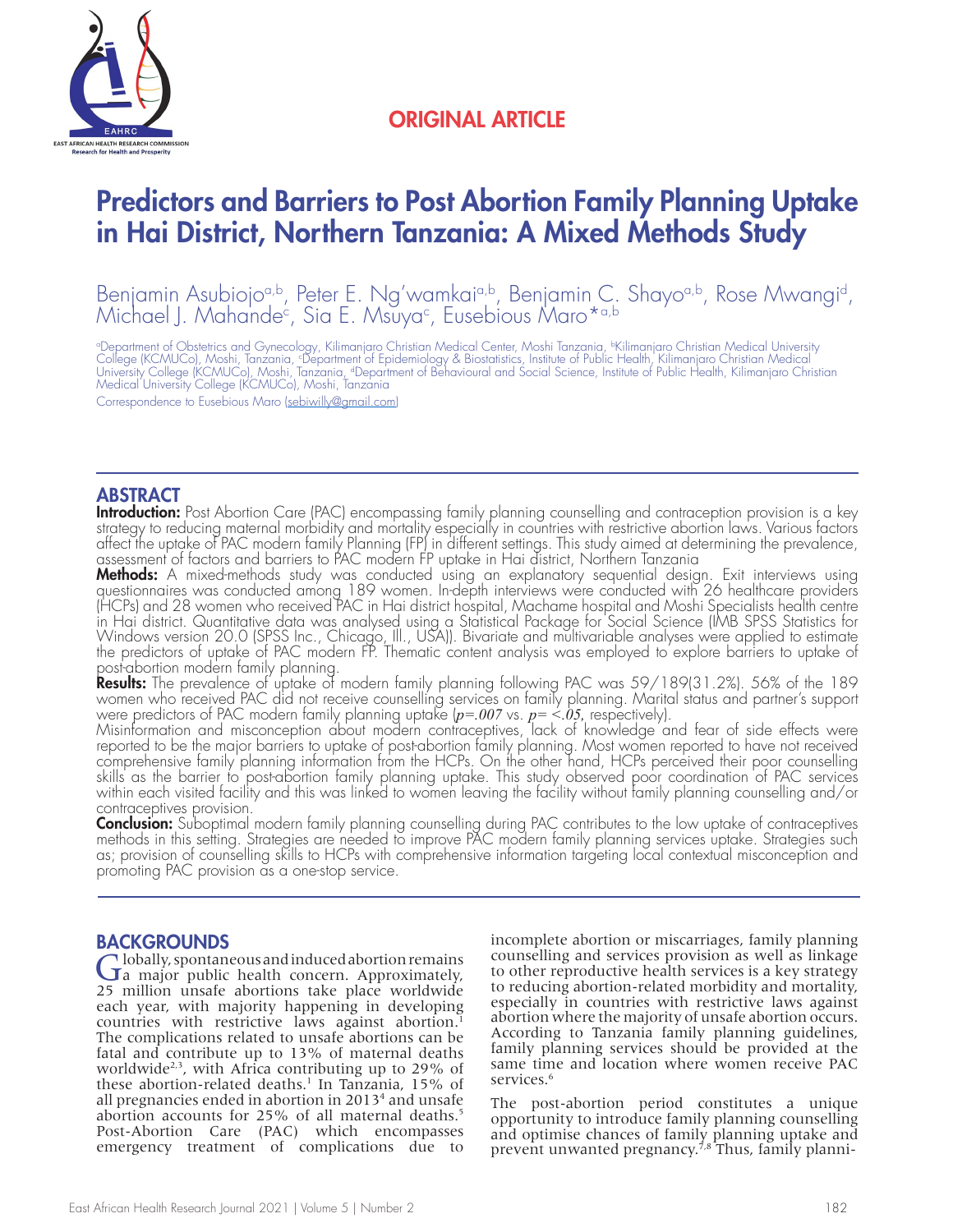ing counselling and provision of contraception is one of the elements of comprehensive post-abortion care.<sup>9,10</sup> Studies conducted in Italy and Nigeria have shown that modern family planning uptake following PAC could be as high as 65% and 79% respectively, whereas, studies conducted in Tanzania and Brazil reported uptake to be 90% and 97% respectively when effective family planning counselling and contraception provision is offered immediately as part of PAC.<sup>8,11–13</sup> However, even though emergency treatment may be delivered at satisfactory levels in some countries with restrictive abortion laws, the full package of family planning counselling, education and methods provision is often not provided before the women leave the health facility where they received PAC, missing the opportunity to prevent future unwanted pregnancies plus associated morbidities.14

Several factors influence the provision of family planning methods following PAC for both women and Health Care Providers (HCPs) perspectives. Studies conducted in Uganda, Nepal and Brazil have reported that women's contraceptive decision-making autonomy influences uptake of contraception after PAC.15–17 Age has also been associated with uptake of modern family planning following PAC, with inconsistent findings. A cohort of 18,688 PAC clients in Tanzania, reported older age (>35) to be less likely to take up contraception following PAC.<sup>18</sup> However, a study was conducted in Ghana plus other studies conducted in 10 countries in Asia and Sub Saharan Africa reported young women of ages 10 to 19 years, to be less likely to accept modern contraceptives following PAC than others<sup>19,20</sup> Health system factors also influence post-abortion uptake of contraceptive methods. These include: clinic logistics that impact the provision of standard family planning counselling and provision, limited contraceptive choices, few numbers of trained providers, multiple clinic visits and poor integration with other existing health services.<sup>21-24</sup>

Contraceptive uptake and use is said to be high when PAC family planning services are provided. However, there is limited data on the uptake of family planning following PAC from countries with restrictive laws towards induced abortion like Tanzania. In the USA, immediate PAC contraception provision, such as placement of an Intrauterine device (IUD) has shown a significant decrease in unintended pregnancy in the year following abortion as compared to delayed insertion.<sup>2</sup> In low resource countries, the uptake of immediate PAC modern family planning methods such as IUD and implant might be hampered due to several healthcare systemrelated challenges such as lack of enough staff with skills to provide these methods. In order to overcome the barriers and improve the quality of PAC, there is need to understand the challenges faced by health care providers and women during the provision of PAC family planning services.

Although Tanzania's family planning agenda is geared to make family planning methods available at all levels of care including during PAC24, its modern contraceptive prevalence rate is still low at 32%<sup>25</sup> compared to the national target of 45%.<sup>26</sup> Therefore, provision of family planning counselling during PAC provides an opportunity to increase family planning uptake among women receiving PAC. Challenges faced by both women receiving PAC family planning services and healthcare providers need to be better understood so as to overcome the barriers and improve the quality of family planning services provision during PAC. There are few studies that have assessed the healthcare system factors that affect women's uptake of PAC family planning.<sup>27,28</sup>

This study aimed at determining prevalence of and predictors to uptake of modern family planning following PAC in Hai district. The study also explored barriers to uptake and provision of modern family planning methods in the rural area of Kilimanjaro, Hai district, Tanzania. The findings of this study will guide the healthcare system to strengthen PAC family planning service provision and design better strategies to overcome the existing challenges.

# **METHODS**

### Study Design and Setting

We deployed a mixed-methods study using an explanatory sequential design, whereby quantitative data was collected first; then qualitative data was gathered to interpret the quantitative findings. Health facility-based quantitative data was collected among women receiving PAC, to determine the prevalence of and predictors of uptake to PAC family planning. This was followed by qualitative interviews of Health Care Providers (HCPs) and women who did not take PAC modern family planning to determine barriers to uptake of PAC family planning. This study was conducted in 3 health facilities in Hai district, Northern Tanzania from August 2017 to May 2018.

Hai district is located in rural Kilimanjaro region in Northern Tanzania. According to Tanzania's National Census of 2012, the population of Hai district was estimated to be 210,533 people. The unmet need for family planning among married women in Kilimanjaro region is 17.7%, below the national average which is 22%. The unmet need for family planning among unmarried women in Kilimanjaro stands at 11.1% compared to the national average of 17.7% among young women aged 20 to 24 years of age. $29$ 

Tanzania health care system is organised into 4 levels; dispensary, health centre, district hospital and referral hospital in increasing orders of the population served.<sup>30</sup> Hai district has a total of 62 health facilities. These include; 2 hospitals, 6 health centres, and 54 dispensaries. This study was conducted in 3 health facilities namely, Hai district Hospital, Machame Hospital and Moshi Specialist Health Centre. These facilities actively provide PAC services in Hai district. They also provide modern family planning counselling and services as part of PAC package. Modern family planning methods offered include; Intrauterine Contraception Device (IUCD), implant, injectable, oral contraceptive pills and condom.

#### Study Population and Sample Size Estimation

All women residing in Hai district who were seeking PAC at study sites during the study period were eligible to participate in the study. The study population was of women who presented to the health facilities with symptoms and signs of abortion i.e. pregnant women at gestation age less than 28 weeks with vaginal bleeding,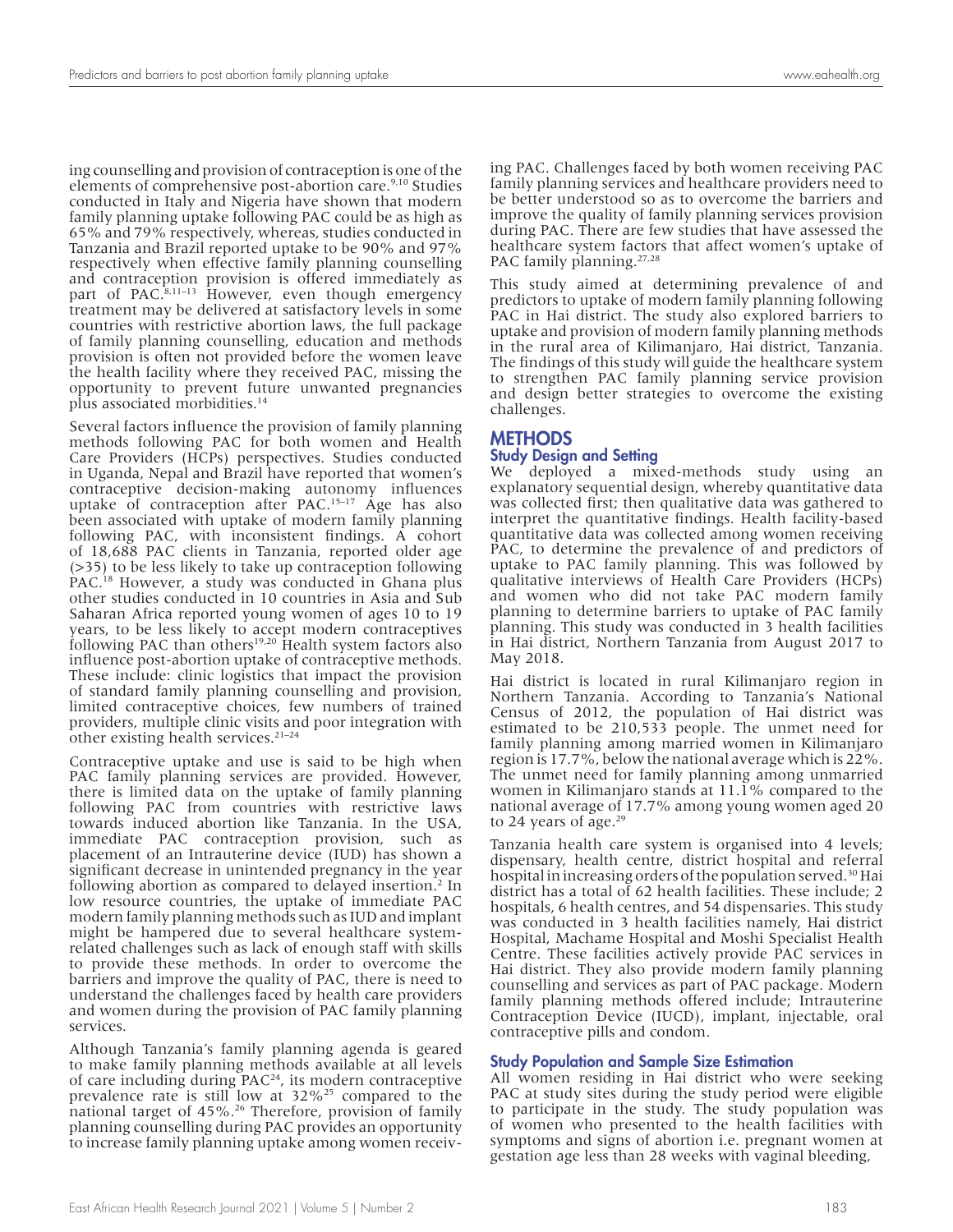lower abdominal pain, conjunctival pallor, tender lower abdomen and were clinically diagnosed by a physician. Therefore, all women who attended the 3 health facilities for PAC during the study period were included. We excluded all women who were referred to higher health facility due to complications since they did not receive the complete PAC package at the study sites.

In addition, Health Care Providers (HCPs) providing PAC services and those working in family planning clinics in the selected health facilities were purposively selected. The selection of HCPs considered candidates who were present on-duty during the study period, considering the representation of all the carders i.e. doctors, nurses and midwives. The selection of HCPs also considered candidates with working experience of more than one year at their duty station. The HCPs were recruited from all service units where woman pass during PAC, including female wards, operating theatre, PAC room and family planning clinic. Health care providers who were absent during the study period were excluded.

The sample size for the quantitative interview was estimated based on the prevalence of PAC modern family planning uptake of 79.8% reported in 2016 by Onyegibule et al.<sup>8</sup> and an acceptable marginal error of 5%. This gives a sample of 248 women. 10% of the sample size was added to take care for non-response rate. The final sample size became 273 women. However, the response rate was 89.5% (222/248).

Purposive sampling was used to select women who did not uptake modern contraceptives during PAC to participate in in-depth interviews. Age and parity guided the selection of these participants, based on the assumption that women aged 20 years and above, and/ or women with parity more than two have more contact and exposure to healthcare system hence will have information regarding barriers to uptake of PAC services.

#### Data Collection Methods and Tools

Women who presented to the 3 facilities with symptoms and signs of abortion were first examined by the local physician. The physician verbally consented to each woman who attended for PAC to allow an interview with the research assistants regarding PAC. On the daily basis, the research assistants were notified of any woman who has attended the health facility for PAC and had agreed to be interviewed. 3 research assistants, nurse and midwives were trained to assist with data collection. The research assistants evaluated each participant to see if they meet the set eligibility criteria. Participants who were eligible were invited into the study upon discharge(before leaving the health facility). Written informed consent was obtained from all participants. Data was collected through an Exit Interview (EI) in a private room face to face using an interviewer-administered questionnaire. The information collected from the participants included socio-demographic characteristics (age, address, religion, occupation, marital status and level of education), parity, gestation age at abortion estimated from the last normal menstrual period, fertility intentions, previous use of contraception, whether contraceptive counselling was offered and the contraceptive method taken.

Following EIs, women who did not uptake modern family

planning methods were invited for an In-Depth Interview (IDI) to explore the barriers. Verbal consent was sought for and IDIs were conducted in a private room within the health facility. The IDIs among women explored their perception on the reason for non-use of PAC modern family planning, their knowledge and belief on modern family planning methods and their experience on the general PAC and family planning services offered at the health facility. These IDIs were conducted by a trained research assistant following a list of guided questions and the interview was audio-recorded. Similarly, HCPs providing PAC and those working in family planning clinics in the 3 facilities were also invited to participate in the study. Informed written consent was obtained

before initiation of the IDIs. The IDIs were conducted by research assistants in a private room through a list of guided questions. The IDIs explored HCPs' views on barriers to PAC modern family planning use, HCPs skills, number of staff available, availability of medical supplies and health system-related challenges in the integration of PAC with other reproductive health services. All IDIs were conducted in Kiswahili language and each interview lasted approximately one hour. The sample size was attained after the saturation point was reached, at this point no new emerged themes were generated from the interviews.

#### Data Analysis

Quantitative data was analysed using a Statistical Package For Social Science (IMB SPSS Statistics for Windows Version 20.0 (SPSS Inc., Chicago, Ill., USA)). For continuous variables, normality was checked using a histogram. Symmetrical variables were summarised using mean and Standard Deviation (SD), while asymmetrical variables were summarised using median and Interquartile Range (IR). Frequencies and proportions were used to summarise the categorical variables. Odds Ratios (OR) with 95% Confidence Interval (CI) for predictors of PAC modern family planning uptake were estimated using bivariate and multivariable logistic regression analysis. A p-value of less than 5% was considered significant.

Qualitative data was transcribed in Kiswahili language and then translated into English. An iterative process was used to analyse the data using thematic coding framework to assess all interviews' transcripts based on the IDI guides. To ensure inter-coder reliability, all the transcripts were coded by at least 2 of the authors and discrepancies were resolved through discussion. Since this part of the study was inductive in nature, quotations from the study participants were used to characterise issues and themes that emerged. The analysis also looked at patterns and associations of these themes. Themes that were illustrative were selected and summarised, focusing on the barriers to post-abortion modern family planning uptake and provision.

#### Ethical Considerations

Ethical approval was obtained from Kilimanjaro Christian Medical College Research Ethics and Review Committee (CRERC), with clearance certificate number 2027. Permission to conduct the study was sought from the Kilimanjaro Regional Medical Officer, the District Medical Officer for Hai and heads of the facility in the 3 study sites. Before enrolment into the study, detailed inf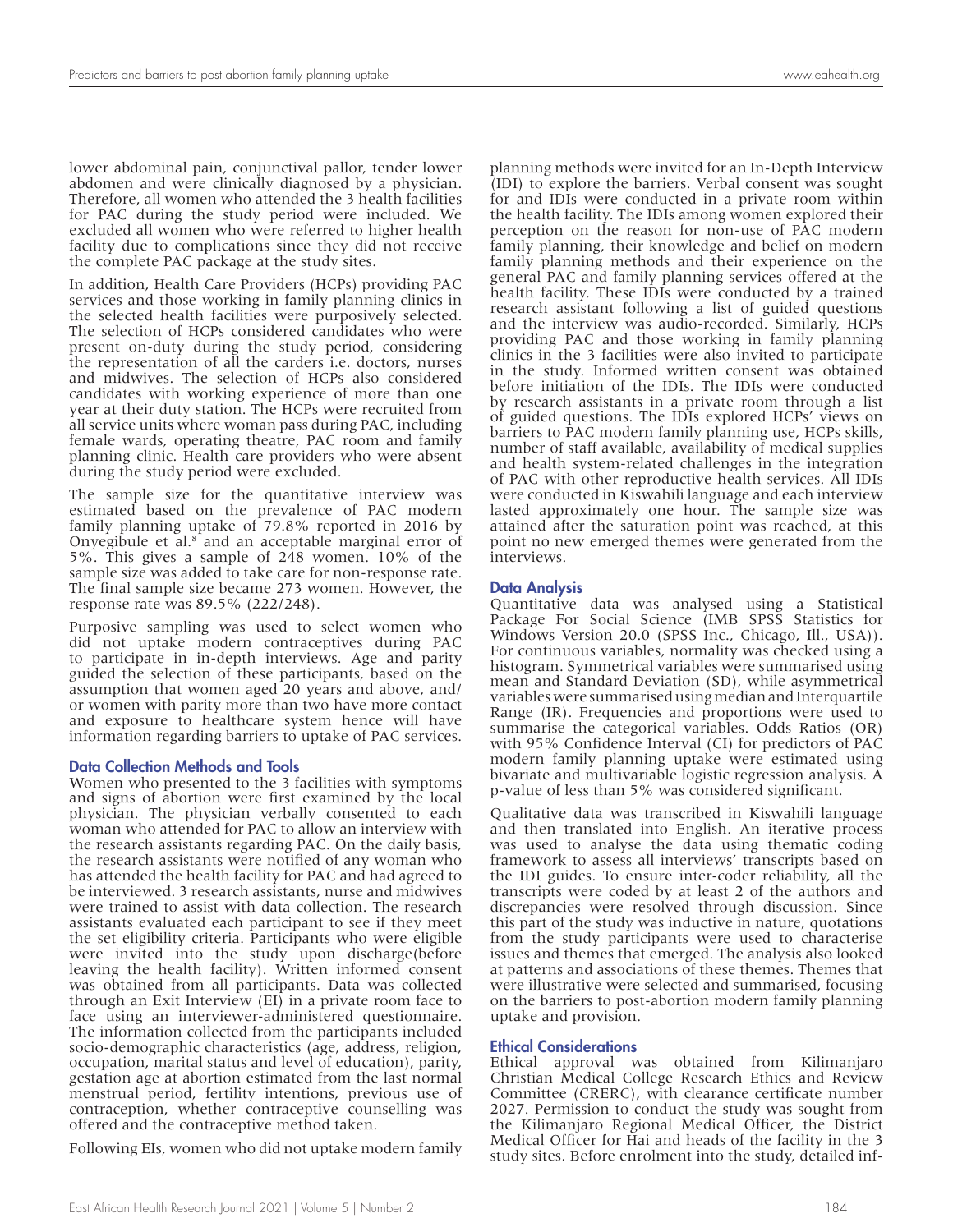ormation was provided and explained in Kiswahili language to participants. The right to withdraw or refuse participation in the study was made known to individual participants and only those who were willing and signed an informed consent form were included in the study. Anonymity of participants was maintained at all times by using identification numbers as opposed to using participants' names.

#### RESULTS

#### Quantitative Findings

#### Uptake and Characteristics of the Study Participants

A total of 222 women attended PAC in the 3 health facilities studied from August 2017 to May 2018 (Figure. 1). 33(14.8%) of these were referred to higher centres due to various conditions such as molar pregnancy (5) and severe infection (28) and these were excluded from the study as they did not receive the complete PAC package at the study sites. The remaining 189 women were eligible and agreed to participate in the study. During exit interviews of the 189 women, 83 (43.9%) reported having been counselled on modern family planning methods during PAC while, overall, 70(37%) of the participants demonstrated their intention for modern family planning use. Only 59 women were provided with their preferred modern family planning method before leaving the health facility on discharge, making the proportion of modern family planning method uptake during PAC to be 59(31.2%). Moreover, of the 70 women who agreed to PAC modern family planning following PAC, only 59(84%) were provided with their chosen method before leaving the health facility.

Of these 59 women who selected a method, implant was the most common method of choice 20(34%), followed by IUCD 17(29%) and Oral contraceptive pills 13(22%). Depo- provera injections and condoms were selected by 7(12%) and 2(3%) of the women respectively.

The characteristics of study participants and health facilities are shown in Table 1. The mean (Standard Deviation) age of 189 women was 29.0 (SD 6.5) years. Their age distribution ranged from 16 to 43 years. Majority 148(78.3%) were married/cohabiting, self-employed 144(76.2%) or had ever used family planning methods before the current pregnancy 124(66%). More than half 103(55%) of the participants were enrolled from Hai district hospital. Majority 166(88%) of the 189 women who received PAC reported that it was their first abortion. Majority 150(79.4%) were of second trimester abortions which the median gestation age (calculated from the last normal menstrual period) of the index pregnancy at which abortion occurred was 16 weeks, with the range of 7 to 26 weeks. Half 96(50.8%) of women had 2 or more living children, whereby the median number of living children was 2 (range: 0-8).

#### Socio-Demographic, Reproductive and Obstetrics Characteristics Associated With Uptake of Modern Family Planning During PAC

Findings from the univariate and multivariable logistic regression models are summarised in Table 2 and Table 3 respectively. In both univariate and multivariable analyses, women who were single or separated were significantly associated with higher odds of utilising post

abortion care compared with married/cohabiting counterparts (OR: 2.33; 95% CI 1.14-1.76), (aOR: 2.80; 95%CI 1.32-5.91). It was also revealed that women who reported that their partners would support their decision to use contraception, were significantly associated with uptake of modern family planning during PAC compared to their counterparts in both univariate and multivariable analyses (OR: 1.87; 95%CI 1.00-3.49), (aOR: 2.22; 95%CI 1.15-4.28). Other socio-demographic characteristics were not significantly associated with uptake of PAC family planning.



#### Qualitative Findings

A total of 130 (68.8%) women did not uptake any modern method of family planning and were eligible to participate in In-Depth Interviews (IDIs) to explore more reasons and barriers to the use of PAC contraceptives. The saturation point was reached after 28(24 %) interviews. Of the 28, 18 women were enrolled from the 2 hospitals and 10 from the health centre. The age of 28 women involved in the IDIs ranged from 20 to 43 years and they were either married, cohabiting or single. All participants reported having heard of different types of contraceptives from Ante-Natal Clinic (ANC), co-workers, peers and family members.

A total of 26 HCPs of different cadres were enrolled for IDI; these included Medical Officers, Assistant medical officers, clinical officers, nurses and midwives providing PAC services at various points such as theatre, female surgical wards, maternity wards and those working at family planning clinics. HCPs were interviewed to explore barriers in provision and uptake of PAC modern family planning based on their individual perception and exper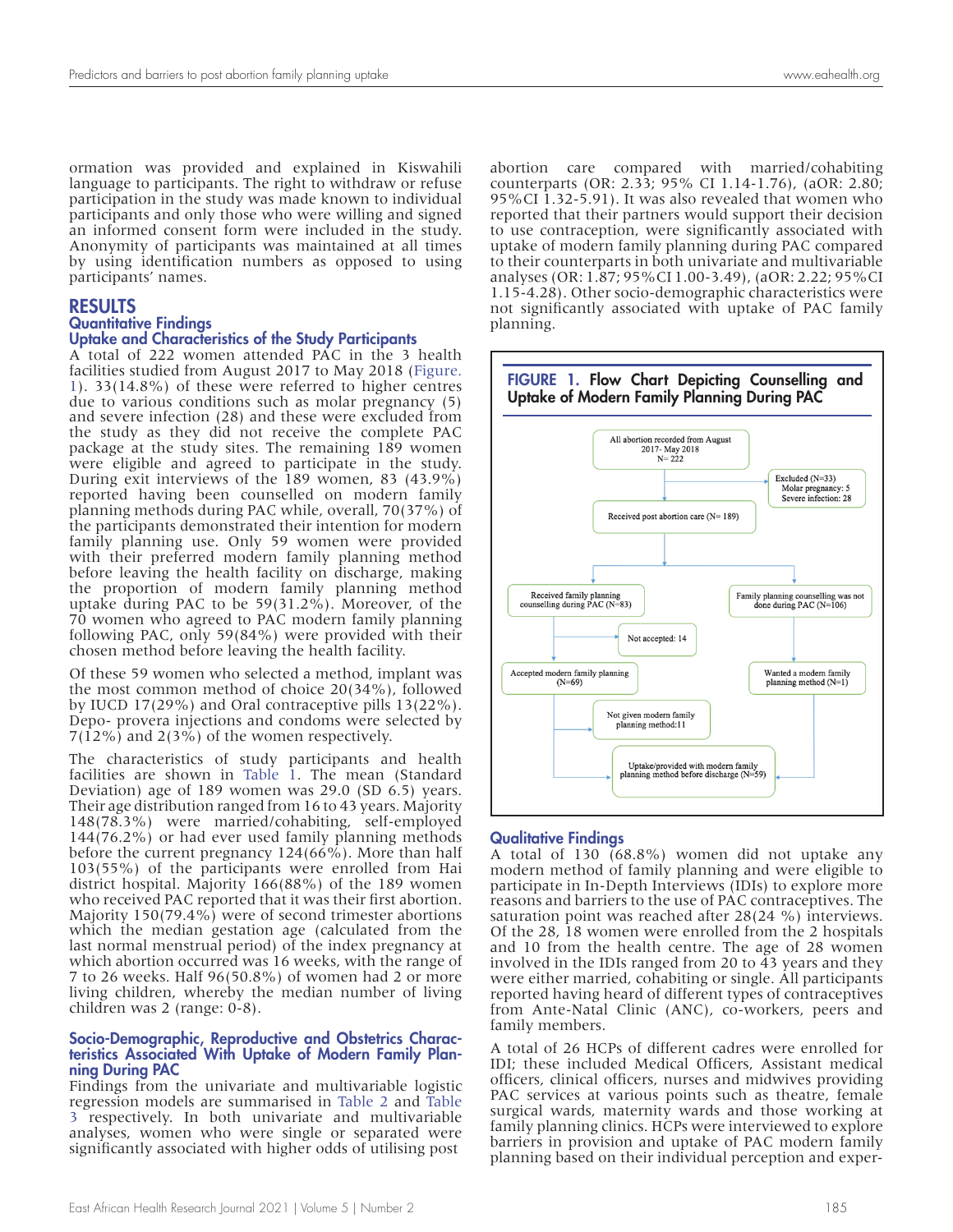ience in the context of healthcare system-related challenges. HCPs interviewed included males and females with age range between 26 to 58 years. Out of the 26 HCPs; 6 were from the health centre and the rest were from the 2 hospitals.

| TABLE 1: Characteristics of the Study Participants<br>$(N=189)$ |          |              |  |  |
|-----------------------------------------------------------------|----------|--------------|--|--|
| <b>Variables</b>                                                | n        | %            |  |  |
| Age, years                                                      |          |              |  |  |
| <20                                                             | 15       | 7.9          |  |  |
| $20 - 24$                                                       | 38       | 20.1         |  |  |
| $25 - 34$<br>>35                                                | 94<br>42 | 49.7<br>22.2 |  |  |
|                                                                 |          |              |  |  |
| <b>Marital status</b>                                           | 41       |              |  |  |
| Single/separated/divorced<br>Married/cohabit                    | 148      | 21.7<br>78.3 |  |  |
| <b>Level of education</b>                                       |          |              |  |  |
| None                                                            | 7        | 3.7          |  |  |
| Primary                                                         | 113      | 59.8         |  |  |
| Secondary                                                       | 62       | 32.8         |  |  |
| Higher education                                                | 7        | 3.7          |  |  |
| Occupation                                                      |          |              |  |  |
| House wife                                                      | 17       | 9.0          |  |  |
| Formal employed                                                 | 25       | 13.2         |  |  |
| Self-employed                                                   | 144      | 76.2         |  |  |
| Student                                                         | 3        | 1.6          |  |  |
| <b>Used FP before</b>                                           |          |              |  |  |
| <b>Yes</b>                                                      | 124      | 65.6         |  |  |
| N <sub>0</sub>                                                  | 65       | 34.4         |  |  |
| Length of hospital stay                                         |          |              |  |  |
| 1 day                                                           | 90       | 47.6         |  |  |
| 2 or more                                                       | 99       | 52.4         |  |  |
| <b>Facility enrolled</b>                                        |          |              |  |  |
| Hai Hospital                                                    | 103      | 54.5         |  |  |
| Machame Hospital                                                | 60       | 31.7         |  |  |
| Moshi Specialist                                                | 26       | 13.8         |  |  |
| <b>GA</b> at abortion                                           |          |              |  |  |
| <12 weeks                                                       | 39       | 20.6         |  |  |
| 12-28 weeks                                                     | 150      | 79.4         |  |  |
| Number of children                                              |          |              |  |  |
| None                                                            | 32       | 16.9         |  |  |
| One                                                             | 61       | 32.3         |  |  |
| $\geq$ 2                                                        | 96       | 50.8         |  |  |

#### Women Perception on Barriers to Uptake of Post-Abortion Modern Family Planning

After engaging individual women after PAC, from the IDIs, a number of themes emerged. These included; Fear of side effects, misconception, myths and misinformation, gender power differences and partner support, and experience with health care providers in seeking family planning.

*Fear of Side Effects:* Majority of the women participating in the IDIs expressed their fear of use of modern family planning methods. Most of them mentioned a wide range of side effects including; nausea, losing or gaining weight, prolonged menses, swelling of feet and infertility as indi-

*'I once used pills and after a while, I was bleeding a lot then I stopped and used injections, and the situation got even worse- I was bleeding from day 1 to day 15, I was getting palpitations, I stopped and used implants for 3 years; it also caused palpitations and I stayed with it for 2 years and a half then I decided to go to the doctor to remove it, and since then I haven't used any method'* (43 years old, 6 living children).

*'I carried pregnancy without knowing…. but I was using contraceptives before…. I saw bad side effects like swollen lower limbs (...) I decided to stop using them'* (40 years old, 3 living children).

*Misconception, Myths and Misinformation:* The use of pills as a modern contraceptive was attributed to a range of complications that are not medically known to be side effects or to have an association with abortion. Although some women claimed to be on the pill, they had stopped due to potentially perceived complications. For example, one of the participants associated her nausea and abortion with the use of family planning pills.

*'I do not know because I was using pills…. I didn't know if I use pills they will cause problems (abortion). When I use pills I get nausea, I feel like vomiting……I think those pills caused this problem (abortion)'* (29 years old, 1 living child).

Another participant had similar sentiments:

'*I did not know I was pregnant…. am not even expecting to conceive…. I will continue to use the calendar; I do not want any contraceptives…. I think they (modern contraceptives) contributed or they were the cause of this abortion…… I think these contraceptives have some kind of poison'*

Participants cited lay sources of family planning information such as fellow women in the village.

*'I got this information in the village from other women*… *Some say they used implants and wasn't good for them, some say injections are bad'* (30 years old with 2 living children)

*Gender Power Differences/Partner's Support*: Some participants showed willingness to space out children before the next pregnancy. However, factors such as the desire for children by the spouse/partner and lack of partner support, made it difficult for such participants to uptake any birth control method. The desire to space children despite lack of partner's support made some participants decide to use modern family planning methods secretly;'…*He had asked me why am I not getting pregnant. But I couldn't tell him anything, if I tell him I was using contraceptives he would be so angry at me… he doesn't even understand what contraceptives mean'* (29 years, 1 living child).

#### Healthcare Providers' Perception on Barriers to Uptake of Post-Abortion Modern Family Planning

Many factors were identified as barriers to uptake of PAC modern family planning, including lack of spousal support, misleading beliefs on contraceptives and the desire to get another pregnancy as soon as possible, especially for participants who are married or cohabiting with their partners without any child. In many cultures in the African settings, this helps the woman to establish herself in that relationship/ marriage. Apparently, the re-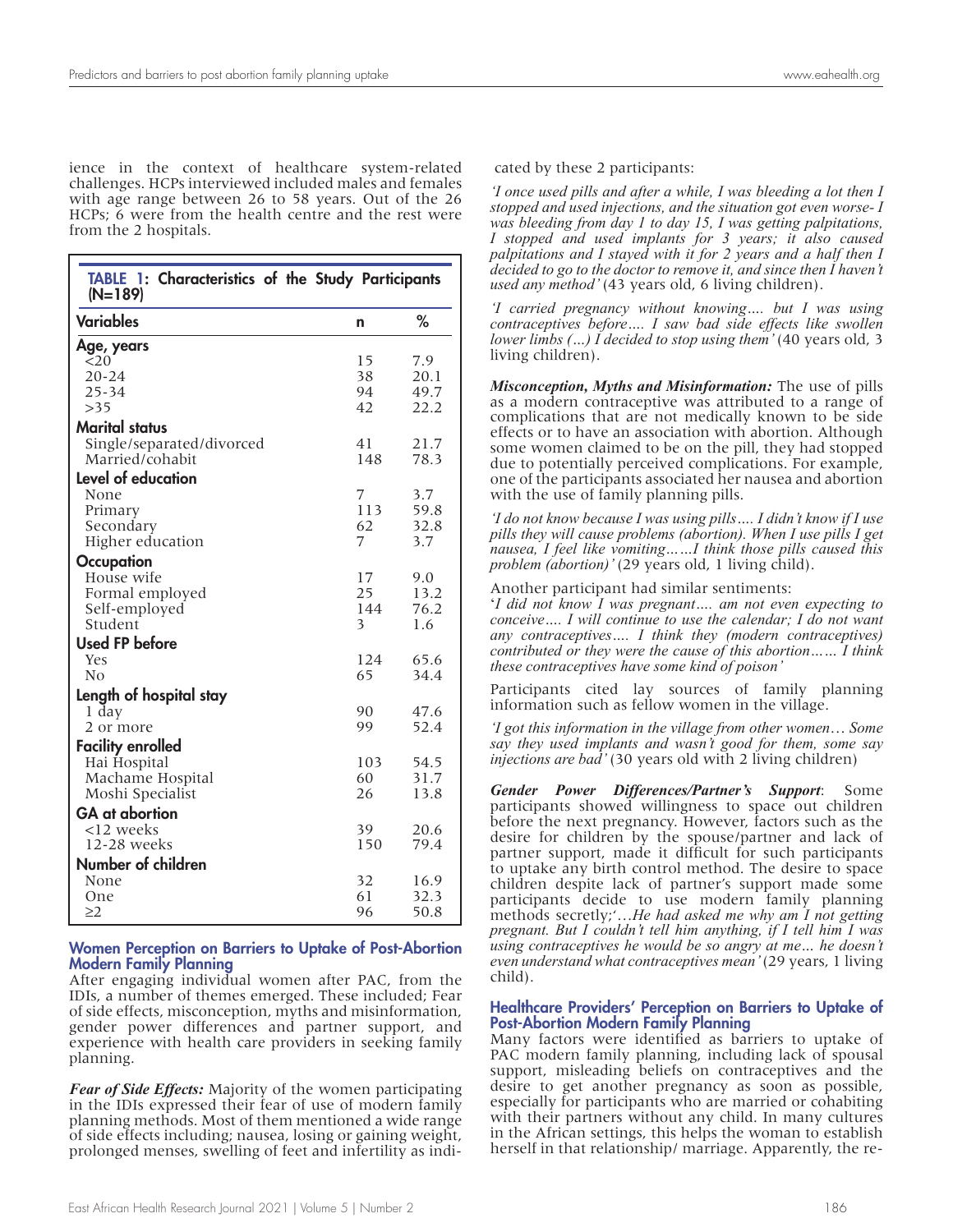| <b>Variable</b>                            | N         | <b>Modern Family</b><br><b>Planning Uptake</b><br>$(n=59)$ | <b>Unadjusted OR</b><br>(95%Cl) |
|--------------------------------------------|-----------|------------------------------------------------------------|---------------------------------|
| Age(years)                                 |           |                                                            |                                 |
| $\leq$ 24                                  | 53        | 21(39.6)                                                   | 1.00                            |
| $25+$                                      | 136       | 38(27.9)                                                   | $0.59(0.30-1.15)$               |
| <b>Marital status</b>                      |           |                                                            |                                 |
| Married/cohabit                            | 148<br>41 | 40(27.0)                                                   | 1.00<br>$2.33(1.14-1.76)$       |
| Single/divorce/separated                   |           | 19(46.3)                                                   |                                 |
| Level of education                         |           |                                                            |                                 |
| None/primary<br>Secondary and above        | 120<br>69 | 38(31.7)<br>21(30.4)                                       | 1.00<br>$0.94(0.50 - 1.79)$     |
|                                            |           |                                                            |                                 |
| <b>Occupation</b><br>Formal employed       | 25        | 5(20.0)                                                    | 1.00                            |
| Other                                      | 164       | 54(32.9)                                                   | $1.96(0.70 - 5.52)$             |
| <b>Used FP before</b>                      |           |                                                            |                                 |
| Yes                                        | 124       | 43(34.7)                                                   | $1.63(0.83-3.19)$               |
| N <sub>0</sub>                             | 65        | 16(24.6)                                                   | 1.00                            |
| Regular partner                            |           |                                                            |                                 |
| N <sub>o</sub>                             | 33        | 49(31.4)                                                   | $1.05(0.466 - 2.381)$           |
| Yes                                        | 156       | 10(30.3)                                                   | 1.00                            |
| <b>Partner support</b>                     |           |                                                            |                                 |
| N <sub>0</sub>                             | 97        | 24(24.7)                                                   | 1.00                            |
| Yes                                        | 92        | 35(38.0)                                                   | $1.87(1.00-3.49)$               |
| <b>Number of Abortion</b>                  |           |                                                            |                                 |
| 1                                          | 166       | 54(32.5)                                                   | 1.00                            |
| $2+$                                       | 23        | 5(21.7)                                                    | $0.58(0.20 - 1.63)$             |
| Number of children                         |           |                                                            |                                 |
| None                                       | 32        | 13(40.6)                                                   | 1.00                            |
| <b>One</b>                                 | 61        | 17(27.9)                                                   | $0.56(0.23 - 1.39)$             |
| $\geq$ 2                                   | 96        | 29(30.2)                                                   | $0.63(0.28-1.45)$               |
| <b>GA</b> at abortion                      |           |                                                            |                                 |
| <12 weeks                                  | 39<br>150 | 8(20.5)                                                    | 1.00                            |
| 12-28 weeks                                |           | 51(34.0)                                                   | $2.00(0.86 - 4.66)$             |
| Length of hospital stay<br>$1 \text{ day}$ | 90        |                                                            | 1.00                            |
| 2 or more                                  | 99        | 32(35.6)<br>27(27.3)                                       | $0.68(0.37 - 1.26)$             |
| Site of enrollment                         |           |                                                            |                                 |
| Hai DH                                     | 106       | 37(35.9)                                                   | $1.93(0.66 - 5.62)$             |
| Machame hospital                           | 60        | 17(28.3)                                                   | $1.42(0.46 - 4.45)$             |
| Moshi Specialist                           | 23        | 5(19.2)                                                    | 1.00                            |

TABLE 2: Socio-Demographic, Reproductive and Obstetric Characteristics Associated with uptake of Modern Family Planning during PAC (N=189)

ported barriers by HCPs matched those reported by women who participated in this study.

*'Some of them really need a child so if you don't explain to her, she won't understand why she has to wait for some months*. *It is not a simple thing to tell a woman not to conceive for a couple of months, especially those who are married and they don't have children*' (Nurse, 2 years' experience, family planning clinic).

Seeking HCPs' opinions on what could be done to give better care. All individual providers interviewed agreed to the need for capacity building and provision of regular training opportunities aimed at improving their skills.

*'…. more HCPs should be employed*…… *it is good to have regular update trainings'* (Assistant Medical Officer, 10 years' experience, female ward and theatre).

*'I can try to talk to her [patient] on family planning……but I*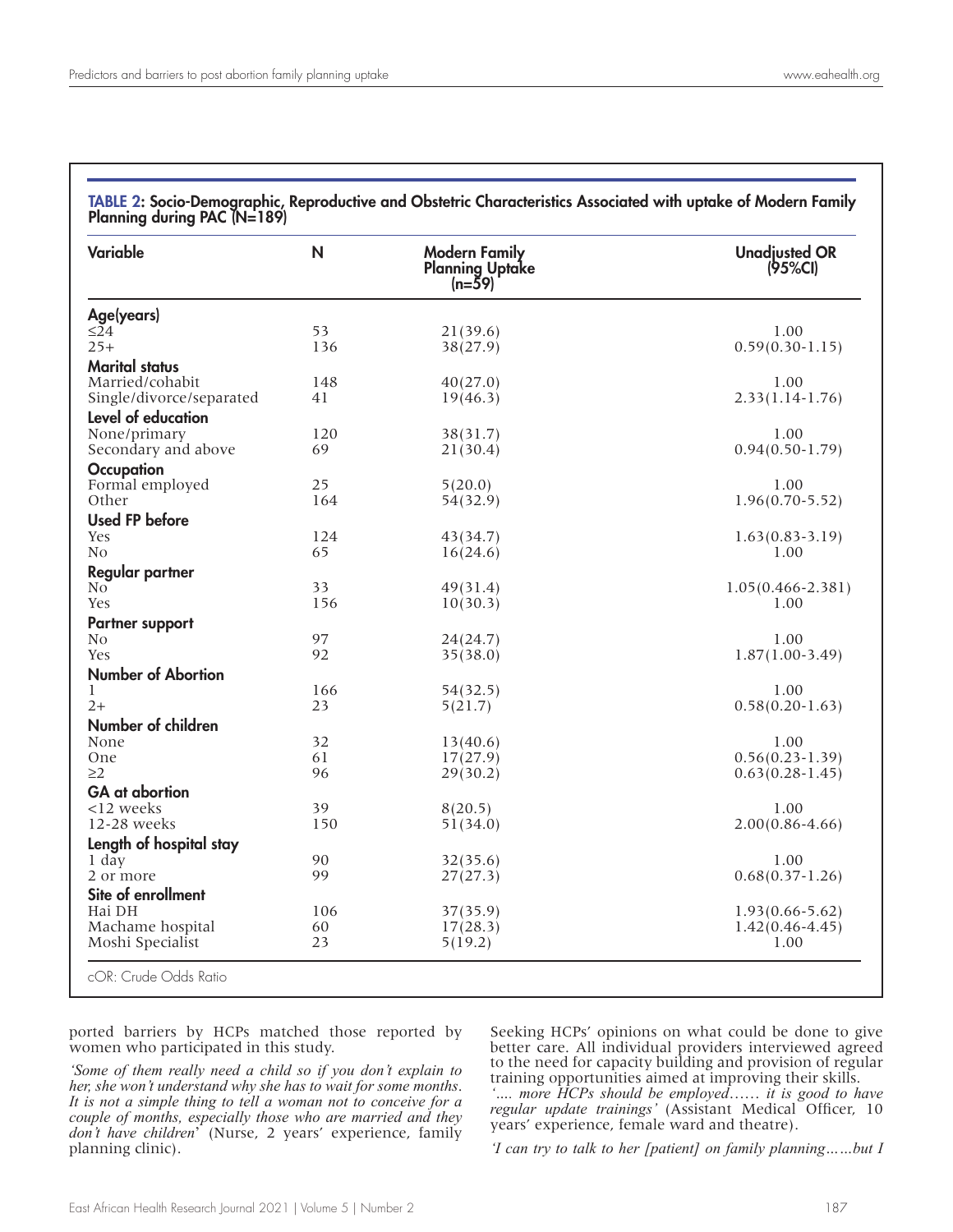| <b>Variable</b>           | <b>aOR</b> | (95% CI)        | P-value |
|---------------------------|------------|-----------------|---------|
| <b>Marital status</b>     |            |                 |         |
| Married/cohabit           | 1.00       |                 |         |
| Single/separated/divorced | 2.80       | $(1.32 - 5.91)$ | .007    |
| Partner support           |            |                 |         |
| No.                       | 1.00       |                 |         |
| Yes                       | 2.22       | $(1.15 - 4.28)$ | .017    |

*wish to get proper family planning training to improve myself'*  (Nurse, 3 years' experience, female ward).

#### Women's Perception on the Barriers to Provision of Post-Abortion Modern Family Planning Methods *Experience with Health Care Providers*

There were diverging views on individual women experiences with the HCPs. Majority of the participants reported that the HCPs never discussed or mentioned post-abortion contraception to them during their stay at the facility for PAC. On the other hand, the other group of women described their experience as a piece of advice in favour or against a specific method. In some cases, it was clear that whenever contraceptives were provided, participants were given little information and choices to decide on the methods;

 '*I have used them [contraceptives] to prevent pregnancy… Implants, IUCD and pills…… so I decided to stop using any of them. Yes, now I do not know what to do... but I wish before a mother is given any contraceptive method, she should be counselled on available methods and be told if the method chosen is suitable for her or not'* (28 years old, one living child).

A newly married woman who had never used modern family planning method but desired to give space of 4 to 6 months to the next pregnancy shared her experience. She had never heard about modern contraceptives and as well did not receive counselling or given information about family planning methods during this time of receiving PAC;

*'I have never used any family planning method…. I am going to rest for 4 to 6 months*…… *You [interviewer] are the first one to tell me about it [family planning] ...…'* (23 years old, no child).

Another participant, married with 3 living children and not willing to ever become pregnant again wanted a permanent family planning method, however,HCP did not discuss of any family planning method with her and during her visit for PAC

*'I do not want [pregnancy] at all, I am not ready for that may God help me…my plan now is to go home and rest for a while… I will come for tubal ligation'* (40 years old, 3 living children).

In-depth interviews clearly indicated that there was inadequate information given to patients about modern family planning methods. One of the participant's response demonstrates that uptake of family planning methods by women can greatly improve if HCPs provides adequate birth control information to patients.

'*She [Nurse] mentioned IUCD ……and she advised me that it doesn't have problems and could be there for 12 years***.** *I asked if there are times am supposed to come and see if the position of the IUCD is in the same place…… the nurse said there is no need, it doesn't have problem'* (43 years old, 6 living children).

#### Healthcare Providers' Perception on Barriers to Provision of Post-Abortion Modern Contraceptives

Generally, HCPs reported that there were adequate family planning commodities; hence availability would not have been a barrier to uptake of modern contraception. However, during the in-depth interviews with the HCPs, 2 key themes emerged which posed barrier to uptake, namely; inadequate skills and lack of coordination and integration in the existing routine of family planning and those who had gone through post-abortion care.

When HCPs were asked whether counselling and provision of modern family planning was provided for post abortion mothers, in all the 3 facilities, there were varying responses to this question, i.e. while HCPs at the family planning clinic would say it's done in the ward, colleagues in the ward would say it is done at the family planning clinic. This showed disjointed and lack of coordination and integration in as far as providing comprehensive care is concerned. In all the 3 facilities, it was clear that the roles of HCPs in theatre, wards and family planning clinic towards PAC modern family planning counselling and methods provision is not well defined and hence there was deficient services and overlapping of duty as indicated by the HCPs response below; *'Yes, [post abortion] patients are there, … we get one or two per month at Reproductive Health Clinic (RHC), but not many come here [RHC] because most of them get the service while still in the wards, and only a few come here*. *They get this information [about family planning] at the ward... That's why all the equipment is found at the ward*'. (Nurse, 8 years' experience, family planning clinic).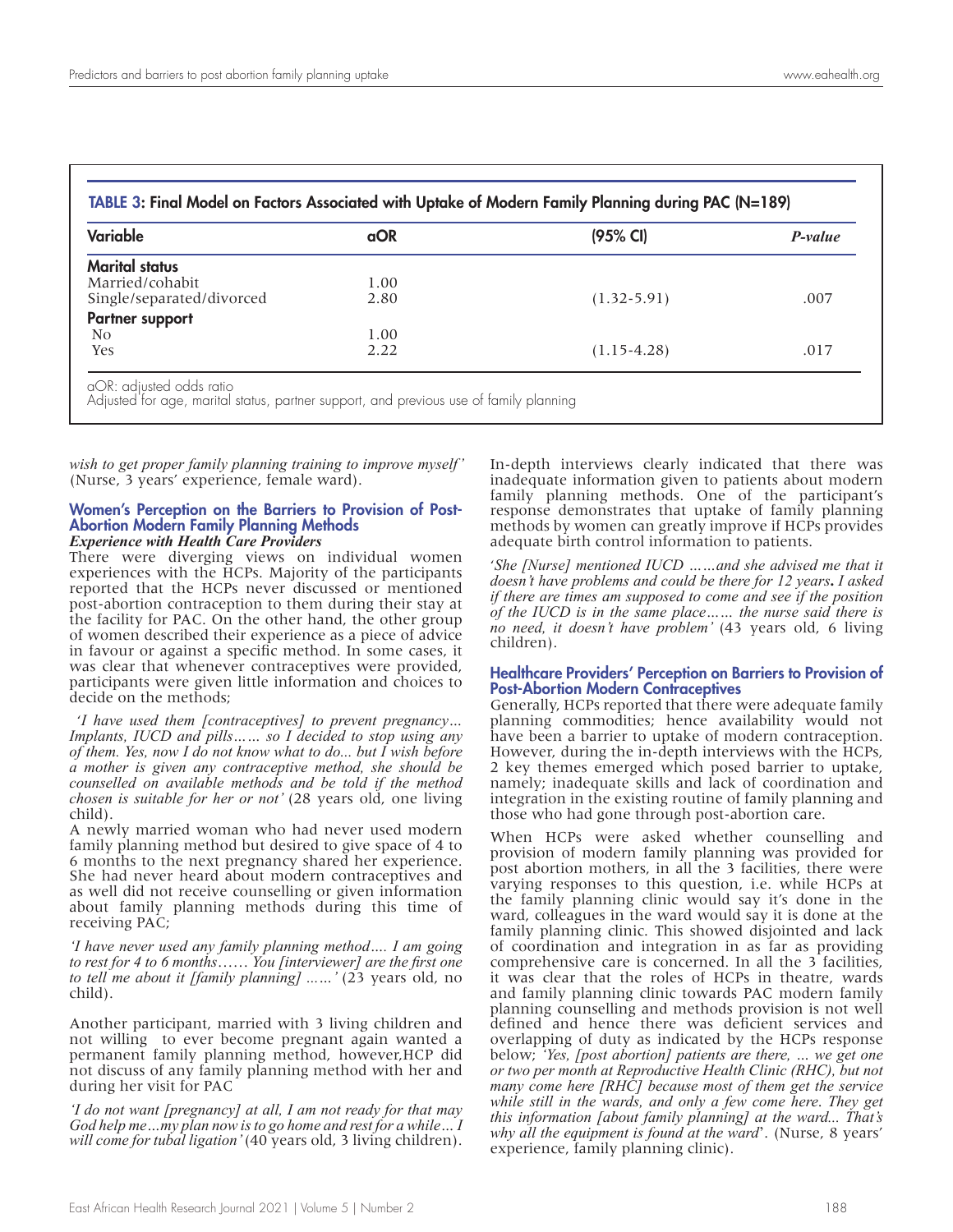*'After the procedure in theatre, the patient is transferred to the maternity ward for further care, after maternity, she goes to family planning clinics'* (Enrolled Nurse, 4 years' experience, theatre).

*'No, we don't counsel them here [female ward] .... After she is discharged by the doctor from here [female ward], we direct them to RHC for family planning counselling and provision'*  (Nurse, 10 years' experience, female ward).

This sequence of care makes service delivery very complex and confusing to the patients. Hence, despite high numbers of women that are treated for various abortion complications, family planning counselling and methods provision is given only to a few.

The study further explored the perceived knowledge and skills of HCPs to carry out their duties when it comes to caring for PAC patients. Almost all HCPs enrolled in the IDIs had no formal training in the provision of PAC.

Nearly, all the HCPs, college training where PAC was part of the topics taught was the only orientation HCPs considered as skills for PAC. Common sentiments could be summarised by these 2 HCPs;

'*I had a short training on family planning at KCMC* for a week…. *Some of us do go for those trainings, but I have never attended for any workshop meant to upgrade my skills'* (Nurse midwife, 8 years' experience, family planning clinic).

*'I have never had any training in post-abortion care except general knowledge during my training as a nurse so many years ago'* (Nurse, 5 years' experience, female surgical ward).

HCPs further reported that while a few staff members were privileged to attend available training dedicated to PAC once in a while, the difficulty in sharing information/ knowledge acquired was quite obvious as expressed by a nurse who was stationed in the theatre;

*'… if only a few staff members went for training, it would serve us if they came back and trained the other members about the updates so that we are all well informed'* (Nurse, 2 years' experience, theatre).

Some HCPs stated that, training was no longer being offered as regularly as in the past.

*'We used to have them [training] in the past, but nowadays they are not there, so if we could have them that would be great'*  (Nurse Midwife, 12 years' experience, family planning clinic).

Inadequate knowledge and skills on family planning counselling was also realised. HCPs reported recommending specific modern family planning methods for woman instead of providing proper counselling by provinf adequate information about all the available methods to give opportunity to the woman to choose what suits her best.

*'Yes you select for her and you must explain to her why you chose that method for her*'

(Nurse, over 20 years' experience, family planning clinic).

#### *Availability of Modern Family Planning Commodities*

When asked whether they ran out of stock for modern family planning commodities, HCP participants from all -

 the 3 facilities acknowledged that the units were well supplied with required commodies. However, they reported reduced number of supplies for certain family planning methods. This is what a nurse at reproductive health clinic stated;

*'Yes, family planning commodities are available…. we are not completely out of stock before they finish, we order for new ones.... therefore, it has never happened that we are without contraceptive methods'* (Nurse, 8 years' experience, family planning clinic).

*'There are few times of shortage of some methods but we place an order for new ones and we receive them'* (Nurse, over 20 years' experience, family planning clinic).

#### *Involvement of Health Care Providers in Provision of PAC*

During the study, inquiries were made to ascertain whether there were adequate number of cadres involved in PAC. It was observed that physicians, nurses and midwives were all involved as a team especially in times of managing abortion complications.

*'Both doctors and nurses are involved in PAC…. nurses are enough and normally providing counselling and contraceptive methods, except for permanent method*. *Yes, but we cooperate in many other things*' (Nurse, 8 years' experience, maternity ward).

Very prominent was the lack of doctors' involvement in counselling at all the 3 facilities. Some PAC patients do not receive family planning counselling services, making PAC incomplete for such patients.

*'Honestly, I have never seen doctors offering family planning counselling…. maybe he/she tells the woman in short like there are family planning services and if you [patient] need you can go to the clinics for more information'* (Nurse, 2 years' experience, theatre).

#### **DISCUSSION**

The uptake of post-abortion modern family planning was low as observed in this study, 31.2%. The main factor that contributed to low uptake was inadequate counselling provided during PAC. It was observed that more than half of the participants (56%) were not counselled. The study also observed that women who received counselling had a very high uptake of family planning methods (71%).

Limited provision of family planning counselling during PAC led to missed opportunity of improving contraceptive use in this setting as well as missed opportunity to avert short inter-pregnancy intervals (< 6 months) and associated morbidities. The low uptake of post-abortion modern family planning witnessed in this study is inconsistent with other studies done in Tanzania, Kenya and in other countries in Asia and Sub Saharan Africa where 73-86% of PAC women adopted a modern family planning method.18,20,28 Low PAC family planning uptake has been reported in Brazil by where only 8.8% of women received family planning before hospital discharge.17

 The reason for the low uptake of family planning in this study is evident due to the lack of proper family planning counselling provision as more than half (56%) of women did not receive family planning counselling. Other reasons for poor PAC uptake which are also mentioned in studies conducted elsewhere include lack of proper in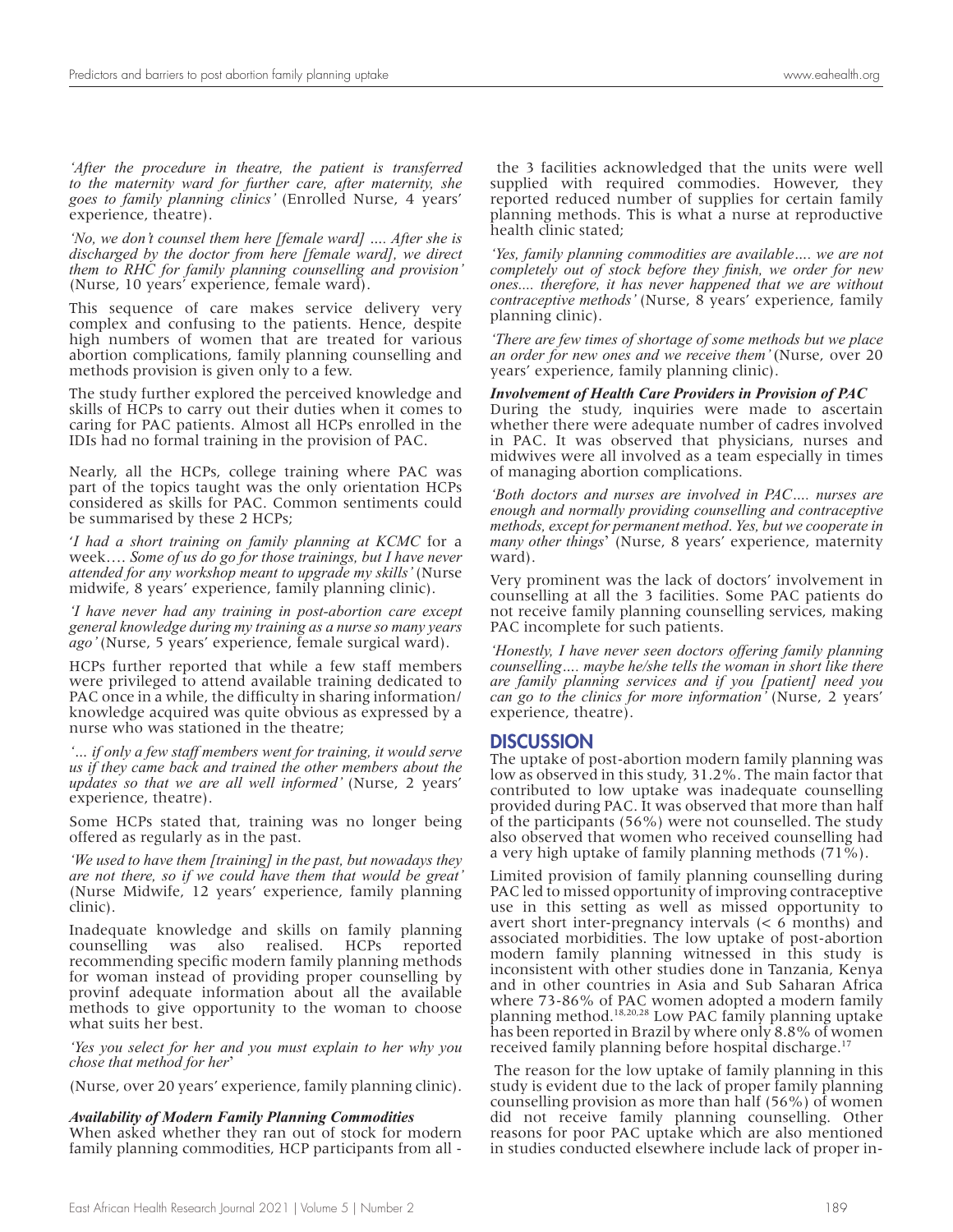tegration of PAC services with other reproductive health services. In this study, out of 69 women who were counselled and showed intention to use family planning, 11 of them could not be provided with the method of choice upon discharge due to poor coordination among HCPs. Other reasons for these inadequacies were also observed from the emerged themes in the qualitative findings obtained in all the facilities. These included; lack of skills, few providers and lack of proper coordination and organisation in PAC service delivery. In-service training of service providers on general PAC, counselling, skills in the provision of family planning methods and change of attitudes is needed in this setting. In studies where high family planning uptakes was recorded, the common denominator was comprehensive PAC and targeted family planning counselling by a dedicated team.8,11

Quality of family planning counselling provided during provision of PAC family planning services is also lacking. It emerged in the qualitative findings, PAC women reported that they needed more information from their HCPs during counselling. This could also explain the low uptake of modern family planning methods even among those who received counselling, when compared to findings from other studies conducted in other developed and developing countries that have linked proper family planning counselling with increased uptake of family planning up to 97% among women attending for PAC.8,11,12

Nearly 2/3 (63%) of those who accepted a family planning method, selected a long-term one (implant or IUCD).

Further 12% selected injectables, making 75% of them prefer a method that confers long protection with a low probability of failure. This observation is not comparable to the findings in studies in other developing countries where short-term family planning methods dominate during PAC.17,18,28 High uptake of long-term reversible family planning methods was observed similar to the observation made in a study conducted in the USA in 2010 by Secura and colleagues.<sup>31</sup> The current government policy on postpartum and post-abortion use of contraceptives which targets building the capacity of HCPs at all levels to be able to provide long-acting and permanent methods of family planning could be a major contribution to what has been observed in this study.6

In contrast to observations made in a study by Prata et al. in 2011, single, divorced or widowed women were more inclined to opt for post-abortion care modern family planning methods compared to married women.<sup>32</sup>. This is a demonstration of decision-taking power and seeking partners support by married or cohabiting women over their reproductive health issues. On the other hand, nonuse of PAC modern family planning by women, especially those who have had previous multiple deliveries is a concern. Studies have reported that higher maternal age, shorter inter-pregnancy intervals and advanced parity are determinants of induced abortion.<sup>33</sup> In countries like Tanzania where abortion is highly restricted by law, women usually resolve into unsafe abortion and are prone to lethal complications. This occurrence of non-use of family planning could be due to fear of side effects and infertility myths and misconception on modern family planning methods and poor reception by health care providers developed over time.<sup>34,35</sup>

Many factors were identified among health care providers that negatively affect the provision of PAC modern family planning such as inadequate skills, lack of coordination and integration of PAC with other reproductive health services. According to the HCPs, the availability of modern family planning commodities was not a barrier to the provision of PAC in the present study. These current observations further support Tanzania policy on the family planning agenda, ensuring supplies of commodities in all health facility levels to strengthen provision of family planning services.6

The strength of this study is in mixed-methods employed which quantify and qualify the experience of the participants. There is limited recall bias since information of interest was gathered immediately at discharge. The study enrolled both health care providers and patients, therefore experiences of both stakeholders on barriers to PAC modern family planning were equally appreciated. However, the study has to be interpreted in light of some limitations. Since this was a facility-based study and conducted among women in rural area, and in only 3 health facilities, the findings may not be generalisable to the whole population. The study looked at the uptake of family planning methods upon discharge from the facility, therefore it does not necessarily ensure the use of the method after discharge from the facility.

The facilitators to PAC uptake of modern family planning were not investigated on the qualitative arm of the study, this might add to the limitation of the study as it would have contributed to better understanding of PAC modern family planning acceptability.

#### **CONCLUSION**

Suboptimal provision of PAC modern family planning counselling in this setting is a major bottleneck contributing to low uptake of PAC modern family planning methods. Marital status and partner's support were important predictors of PAC modern family planning uptake. However, misconception and misinformation from communication and interaction in the community are great barriers to PAC modern family planning uptake. Although the study findings revealed reported adequate supply of modern family planning commodities in all facilities, inadequate skills and lack of coordination in service delivery by the health care providers were among the challenges to the uptake of modern family planning.

There is urgent need to improve PAC family planning services through provision of regular training of health care providers on family planning counselling with comprehensive information targeting the local contextual misconception in order to attribute to reducing unsafe abortion and maternal deaths. Also, couple counselling and provision of PAC as a one-stop service should be encouraged at every facility to improve uptake and use of family planning following PAC. The Ministry of Health should emphasise the integration of reproductive health services in every health facility to avoid missed opportunities to the provision of valuable services such as family planning during PAC.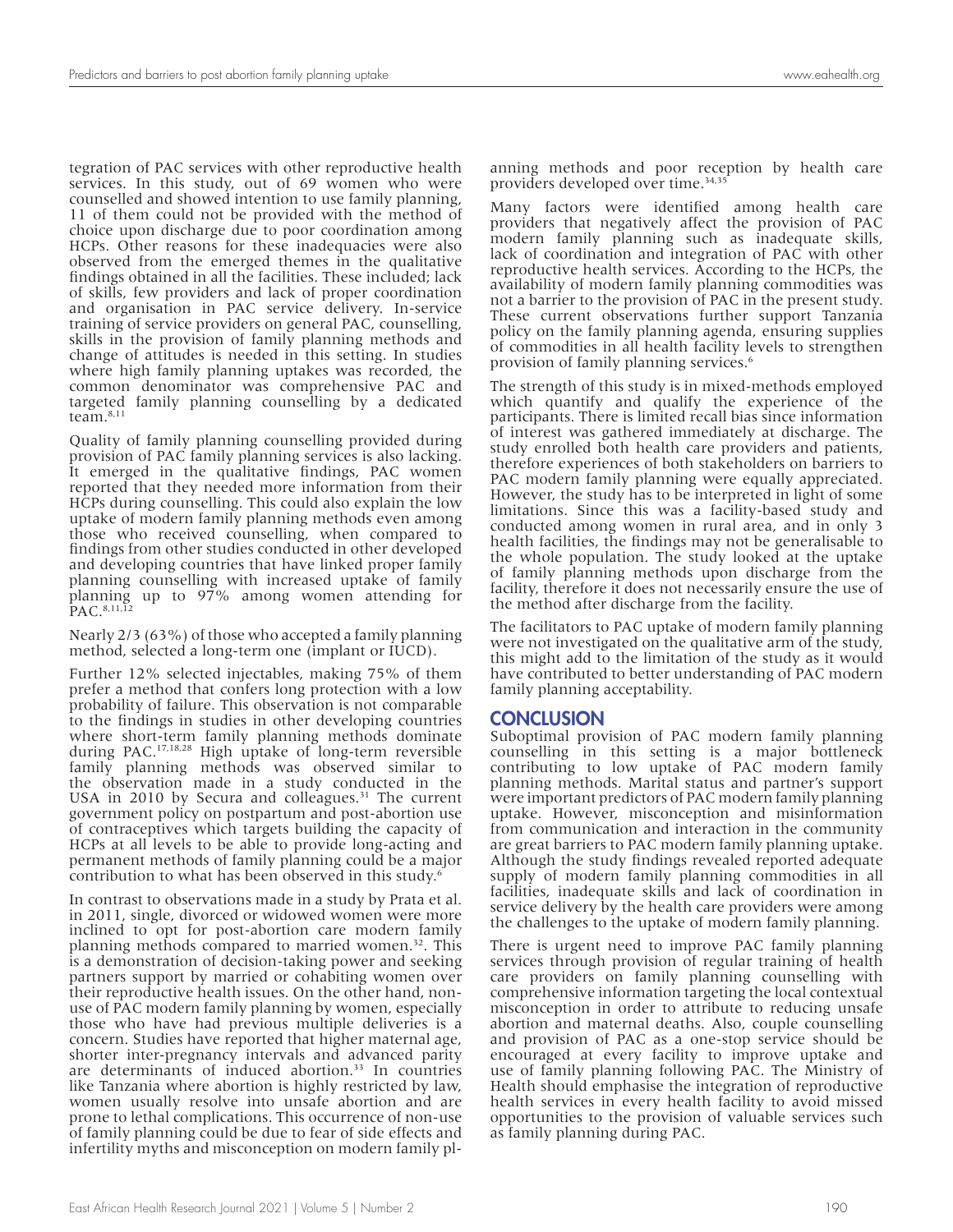## REFERENCES

- 1. Ganatra B, Gerdts C, Rossier C, et al. Global, regional, and subregional classification of abortions by safety, 2010– 14: estimates from a Bayesian hierarchical model. Lancet. 2017;390(10110):2372-2381.<u>doi:10.1016/S0140-</u> 6736(17)31794-4. Medline
- 2. Sedgh G, Singh S, Shah IH, Åhman E, Henshaw SK, Bankole A. Induced abortion: incidence and trends worldwide from 1995 to 2008. Lancet. 2012;379(9816):625-632. doi:10.1016/ S0140-6736(11)61786-8. Medline
- 3. WHO. Trends in Maternal Mortality: 1990 to 2015: Estimates by WHO, UNICEF, UNFPA, World Bank Group and the United Nations Population Division. Geneva: World Health Organization; 2015.; 2015. https://www.afro.who.int/ sites/default/files/2017-05/trends-in-maternal-mortality-1990 to-2015.pdf. Accessed December 18, 2018.
- 4. Keogh SC, Kimaro G, Muganyizi P, et al. Incidence of Induced Abortion and Post-Abortion Care in Tanzania. Cameron S, ed. PLoS One. 2015;10(9):e0133933. doi:10.1371/journal. pone.0133933
- 5. Institute G. Unsafe Abortion in Tanzania. https://www.guttmacher. org/sites/default/files/pdfs/pubs/IB\_unsafe-abortion-tanzania. pdf. Accessed December 13, 2018.
- 6. The United Republic of Tanzania Ministry of Health and Social Welfare.; 2013. http://www.prinmat.or.tz/uploads/National\_ Family\_Planning\_Research\_Agenda\_2013.pdf. Accessed December 19, 2018.
- 7. Adinma ED, Adinma JIB-D, Iwuoha C, Akiode A, Oji E, Okoh M. Knowledge and practices among medical abortion seekers in southeastern Nigeria. Southeast Asian J Trop Med Public Health. 2012;43(2):471-478. http://www.ncbi.nlm.nih.gov/ pubmed/23082598. Accessed December 13, 2018 Medline.
- 8. Lauria L, Donati S, Spinelli A, Bonciani M, Grandolfo ME. The effect of contraceptive counselling in the pre and post-natal period on contraceptive use at three months after delivery among Italian and immigrant women. Ann Ist Super Sanita. 2014;50(1):54- 61. doi:10.4415/ANN\_14\_01\_09<u>.Medline</u>.
- 9. PCC. Postabortion Care Consortium Community Task Force: Essential Elements of Postabortion Care: An Expanded and Updated Model. Postabortion Care Consort. 2002;(7):1-7.
- 10. Woog V, Pembe AB. Unsafe abortion in Tanzania: a review of the evidence. Issues Brief (Alan Guttmacher Inst). 2013;(1):1-4. http://www.ncbi.nlm.nih.gov/pubmed/23638520. Accessed December 13, 2018 Medline
- 11. Rasch V, Massawe S, Yambesi F, Bergstrom S. Acceptance of contraceptives among women who had an unsafe abortion in Dar es Salaam. Trop Med Int Health. 2004;9(3):399-405. <u>doi:10.1111/j.1365-3156.2004.01197.x</u>. http://www. ncbi.nlm.nih.gov/pubmed/14996370. Accessed December 14, 2018. <u>Medline</u>
- 12. Ferreira ALCG, Souza AI, Lima RA, Braga C. Choices on contraceptive methods in post-abortion family planning clinic in the northeast Brazil. Reprod Health. 2010;7(1):5. <u>doi:10.1186/1742-4755-7-5. Medline</u>
- 13. Onyegbule OA, Onumajuru CC, Ododo NA, Idih EE, Onyegbule PC. Uptake of post-abortion contraception among women who had manual vacuum aspiration at Federal Medical Centre, Owerri: A 5-year review. Trop J Obstet Gynaecol. 2016;33(2):228. doi:10.4103/0189-5117.192234.
- 14. Gemzell-Danielsson K, Kopp Kallner H, Faúndes A. Contraception following abortion and the treatment of incomplete abortion. Int J Gynaecol Obstet. 2014;126(Suppl 1):S52-S55. doi:10.1016/j.ijgo.2014.03.003. Medline
- 15. Mugisha JF, Reynolds H. Provider perspectives on barriers to fam-
- ily planning quality in Uganda: a qualitative study. J Fam Plann Reprod Health Care. 2008;34(1):37-41. doi:10.1783/147118908783332230. Medline
- 16. Wang LF, Puri M, Rocca CH, Blum M, Henderson JT. Service provider perspectives on post-abortion contraception in Nepal. Cult Health Sex. 2016;18(2):221-232. doi:10.1080/13691 <u>058.2015.1073358. Medline</u>
- 17. Borges ALV, OlaOlorun F, Fujimori E, Hoga LAK, Tsui AO. Contraceptive use following spontaneous and induced abortion and its association with family planning services in primary health care: results from a Brazilian longitudinal study. Reprod Health. 2015;12(1):94. doi:10.1186/s12978-015-0087-7. Medline
- 18. Baynes C, Kahwa J, Lusiola G, et al. What contraception do women use after experiencing complications from abortion? an analysis of cohort records of 18,688 postabortion care clients in Tanzania. BMC Womens Health. 2019;19(1):22. doi:10.1186/s12905-018-0687-9. Medline
- 19. Maxwell L, Voetagbe G, Paul M, Mark A. Does the type of abortion provider influence contraceptive uptake after abortion? An analysis of longitudinal data from 64 health facilities in Ghana. BMC Public Health. 2015;15(1):586. doi:10.1186/ s12889-015-1875-2. Medline
- 20. Benson J, Andersen K, Healy J, Brahmi D. What Factors Contribute to Postabortion Contraceptive Uptake By Young Women? A Program Evaluation in 10 Countries in Asia and sub-Saharan Africa. Glob Health Sci Pract. 2017;5(4):644-657. doi:10.9745/GHSP-D-17-00085. Medline
- 21. Mohammad-Alizadeh S, Wahlström R, Vahidi R, Johansson A. Women's perceptions of quality of family planning services in Tabriz, Iran. Reprod Health Matters. 2009;17(33):171-180. doi:10.1016/S0968-8080(09)33441-2. Medline
- 22. Becker D, Díaz-Olavarrieta C, Garcia SG, Harper CC. Clients' reports on postabortion family planning services provided in Mexico City's public sector legal abortion program. Int J Gynaecol Obstet. 2013;121(2):149-153. <u>doi:10.1016/j.</u> <u>ijgo.2012.11.018</u>. <u>Medline</u>
- 23. Melkamu Y, Betre M, Tesfaye S. Utilization of post-abortion care services in three regional states of Ethiopia. Ethiop J Health Dev. 2010;24(1):1-7. doi:10.4314/ejhd.v24i1.62954.
- 24. Paul M, Gemzell-Danielsson K, Kiggundu C, Namugenyi R Klingberg-Allvin M. Barriers and facilitators in the provision of post-abortion care at district level in central Uganda – a qualitative study focusing on task sharing between physicians and midwives. BMC Health Serv Res. 2014;14(1):28. <u>doi:10.1186/1472</u>-6963-14-28. Medline
- 25. Goodman S, Hendlish SK, Reeves MF, Foster-Rosales A. Impact of immediate postabortal insertion of intrauterine contraception on repeat abortion. Contraception. 2008;78(2):143-148.<br><u>doi:10.1016/j.contraception.2008.03.003. Medline</u>
- 26. MoHCDEC. United republic of Tanzania the national road map strategic plan to improve health in Tanzania (2016 - 2020). 2016;(June 2016):1-142. https://www.globalfinancingfacility. org/sites/gff\_new/files/Tanzania\_One\_Plan\_II.pdf.
- 27. Benson J, Andersen K, Brahmi D, et al. What contraception do women use after abortion? An analysis of 319,385 cases from eight countries. Glob Public Health. 2018;13(1):35-50. <u>doi:10</u> .1080/17441692.2016.1174280. Medline
- 28. Makenzius M, Faxelid E, Gemzell-Danielsson K, Odero TMA, Klingberg-Allvin M, Oguttu M. Contraceptive uptake in post abortion care—Secondary outcomes from a randomised controlled trial, Kisumu, Kenya. Ciccozzi M, ed. PLoS One. 2018;13(8):e0201214. doi:10.1371/journal. pone.0201214